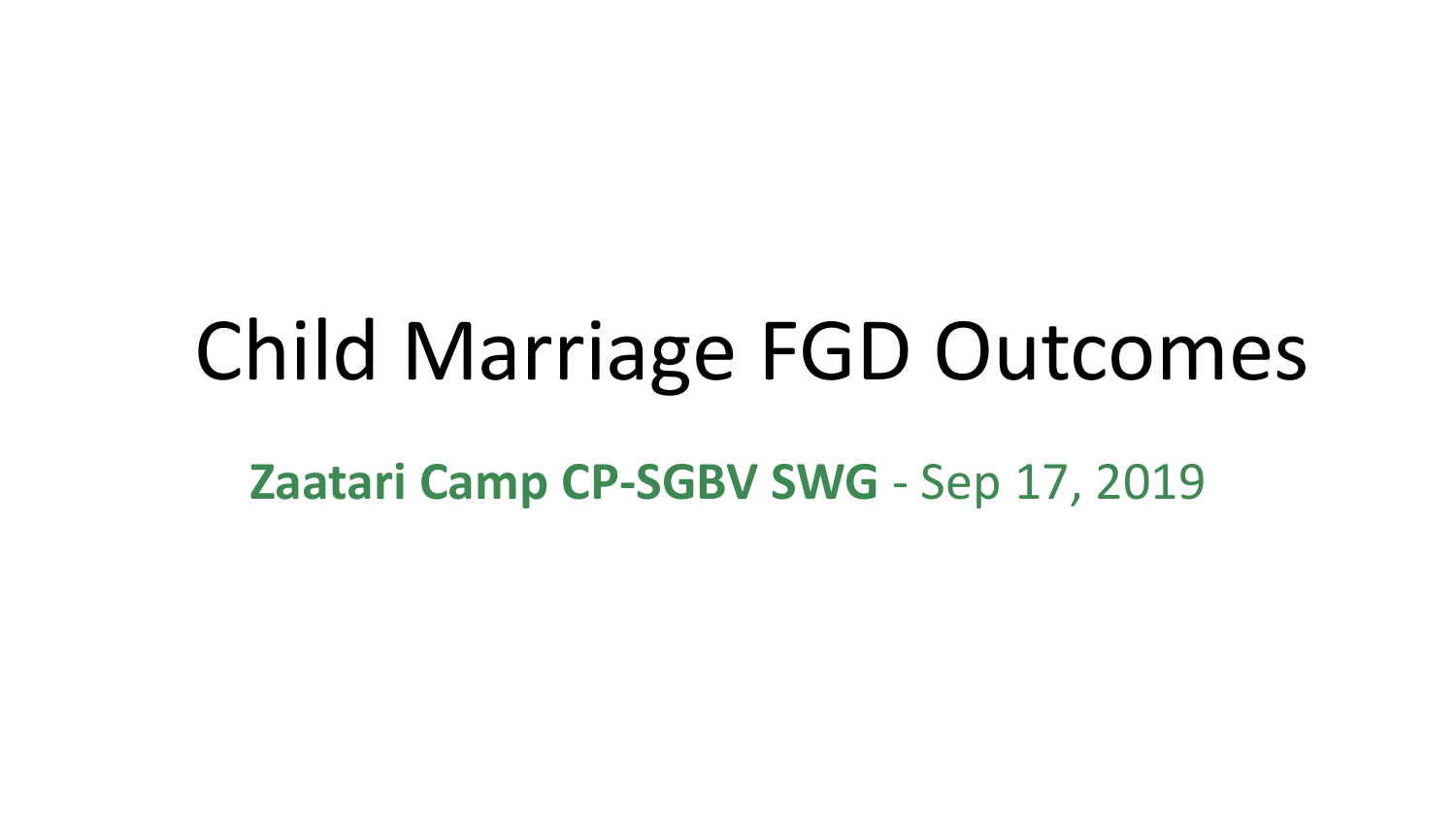### CM in numbers

*Child marriage documentation in Zaatari (2017-2019)*



Child marriages  $(H)$  Adult marriages  $(H)$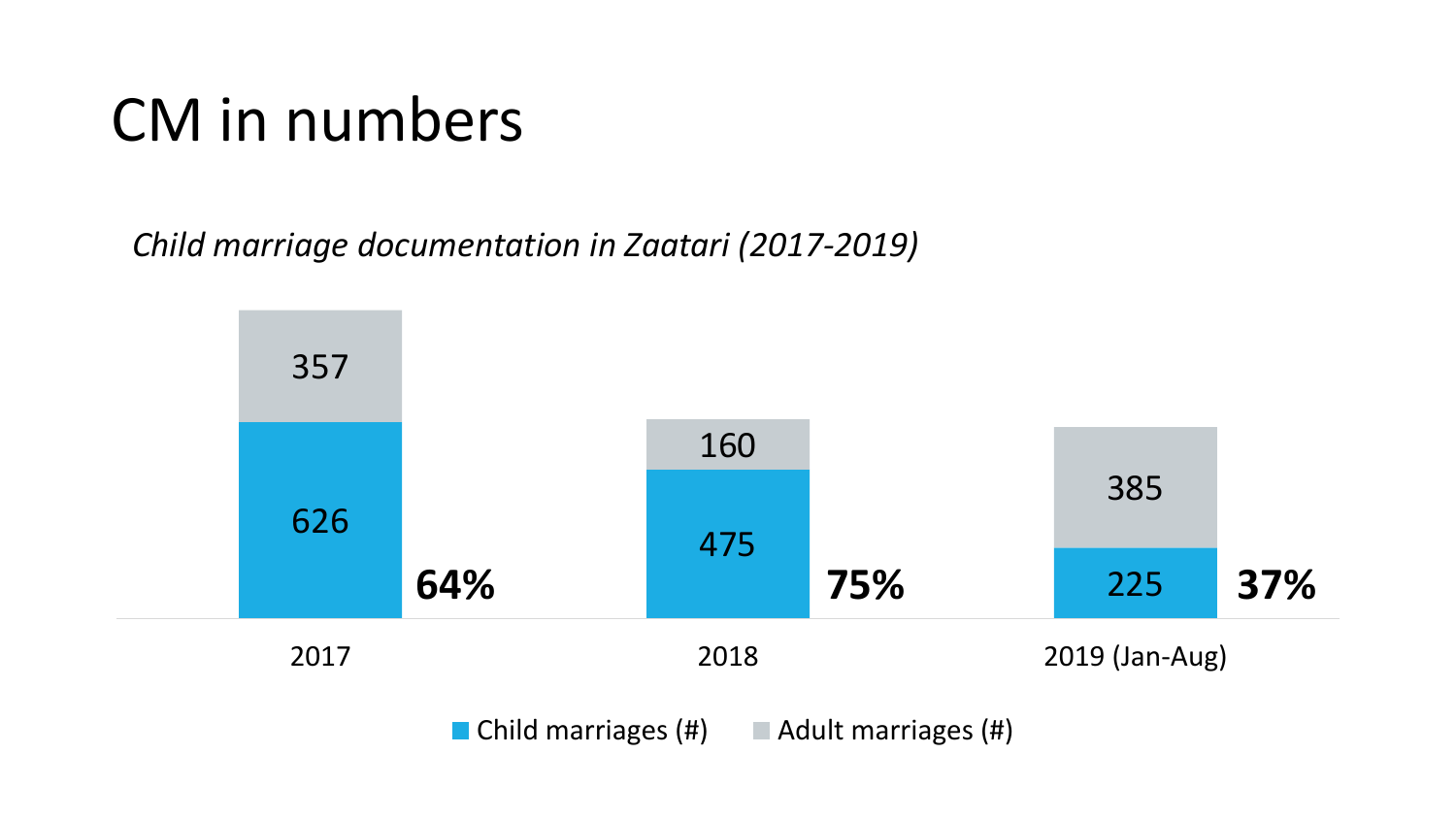### CM: ongoing activities

#### **Prevention**

- Awareness-raising (IMC, UNHCR, UNICEF)
- Empowerment activities (IFH, UN WOMEN)
- Child marriage counselling (UNHCR)
- Life skills (UNICEF)

#### **Response**

- Case management (IFH, IMC, UNHCR)
- Support groups (IFH, IMC)
- Drop-out/remedial programs (RI)
- Psychosocial support (MC)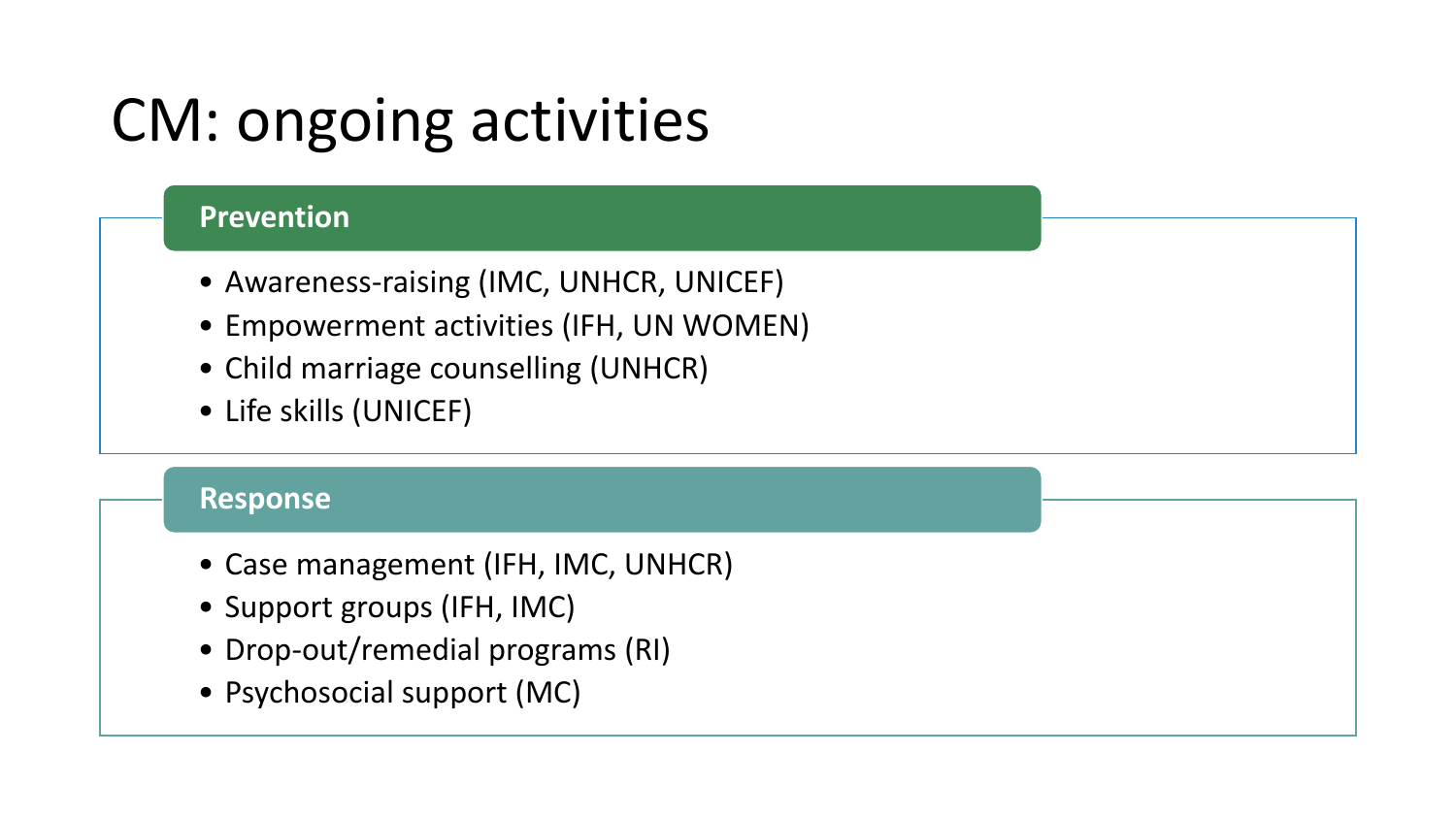### Interagency FGD structure

IFH, IMC, MC, RI, SCJ, UNHCR conducted 12 discussions on July 7-9

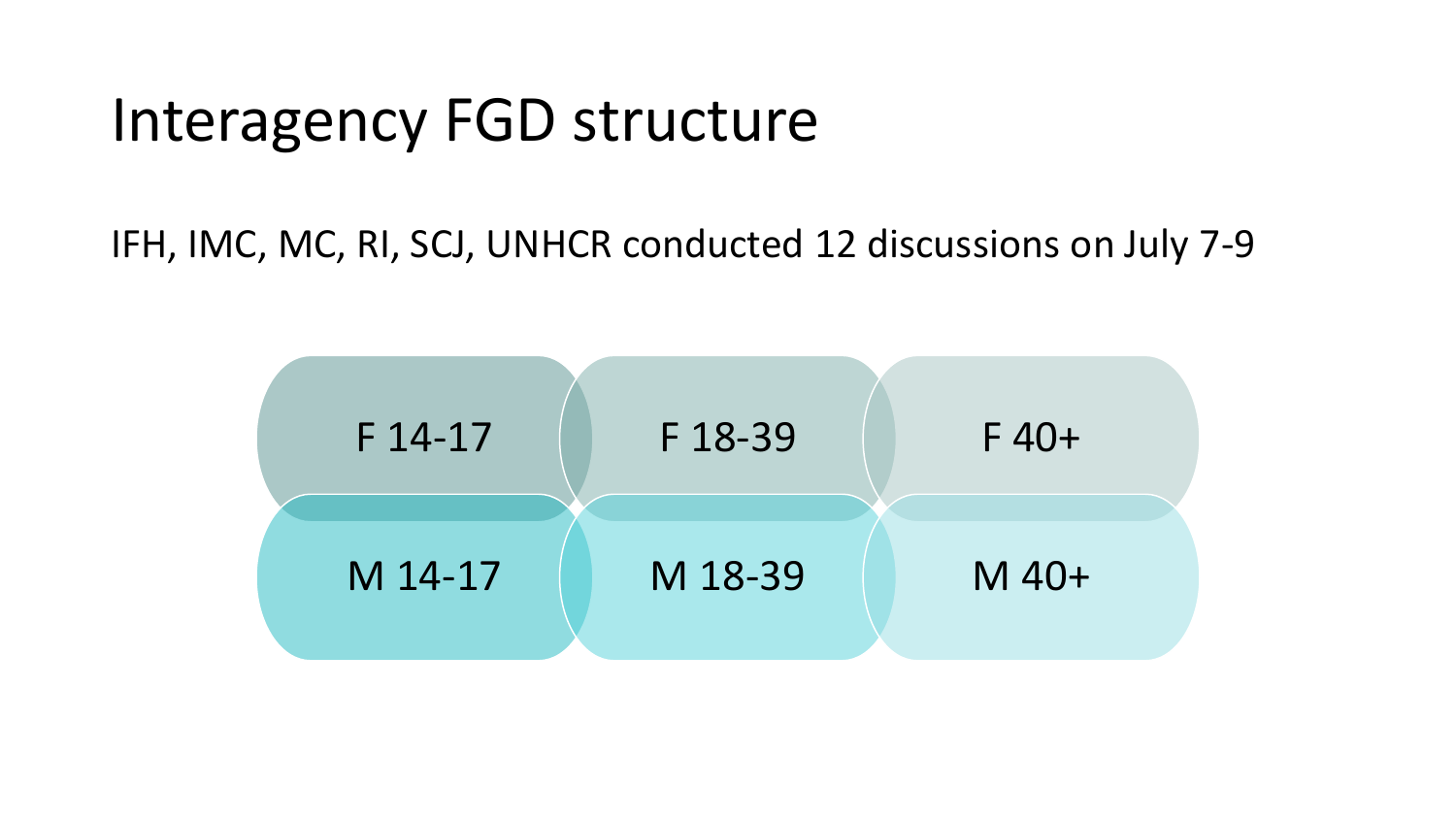# Interagency FGD questions

| <b>Question</b>                                                                                                                                                                        | <b>Adolescents Adults</b> |   |
|----------------------------------------------------------------------------------------------------------------------------------------------------------------------------------------|---------------------------|---|
| What does the term "child marriage" mean to you? Do you know about the legal framework in Jordan?                                                                                      | X                         | X |
| Why do you think some children under 18 from ZC get married? Why do girls or boys decide to marry early?                                                                               | X                         |   |
| Why do children under 18 from Zaatari get married?                                                                                                                                     |                           | Χ |
| What do you think is a good age for girls to get married? Why?                                                                                                                         | X                         |   |
| What do you think is a good age for boys to get married? Why?                                                                                                                          | X                         |   |
| What are the advantages of girls getting married under 18? What are the disadvantages?                                                                                                 | X                         | X |
| What are the advantages of boys getting married under 18? What are the disadvantages?                                                                                                  | Χ                         | X |
| Is there anything else you would like to add about why children marrying is common in Zaatari?                                                                                         | Χ                         | X |
| In your opinion, is the fact that children under 18 years marry a challenge? If so, what could be the role of<br>adolescents or the community to address this?                         | X                         | Χ |
| Are you aware of any Child Protection agencies providing activities to address child marriage? What other<br>activities would you suggest to prevent children from marrying under age? | X                         | Χ |
| Is there anything else you would like to add about how child marriage can be reduced in Zaatari?                                                                                       |                           | Χ |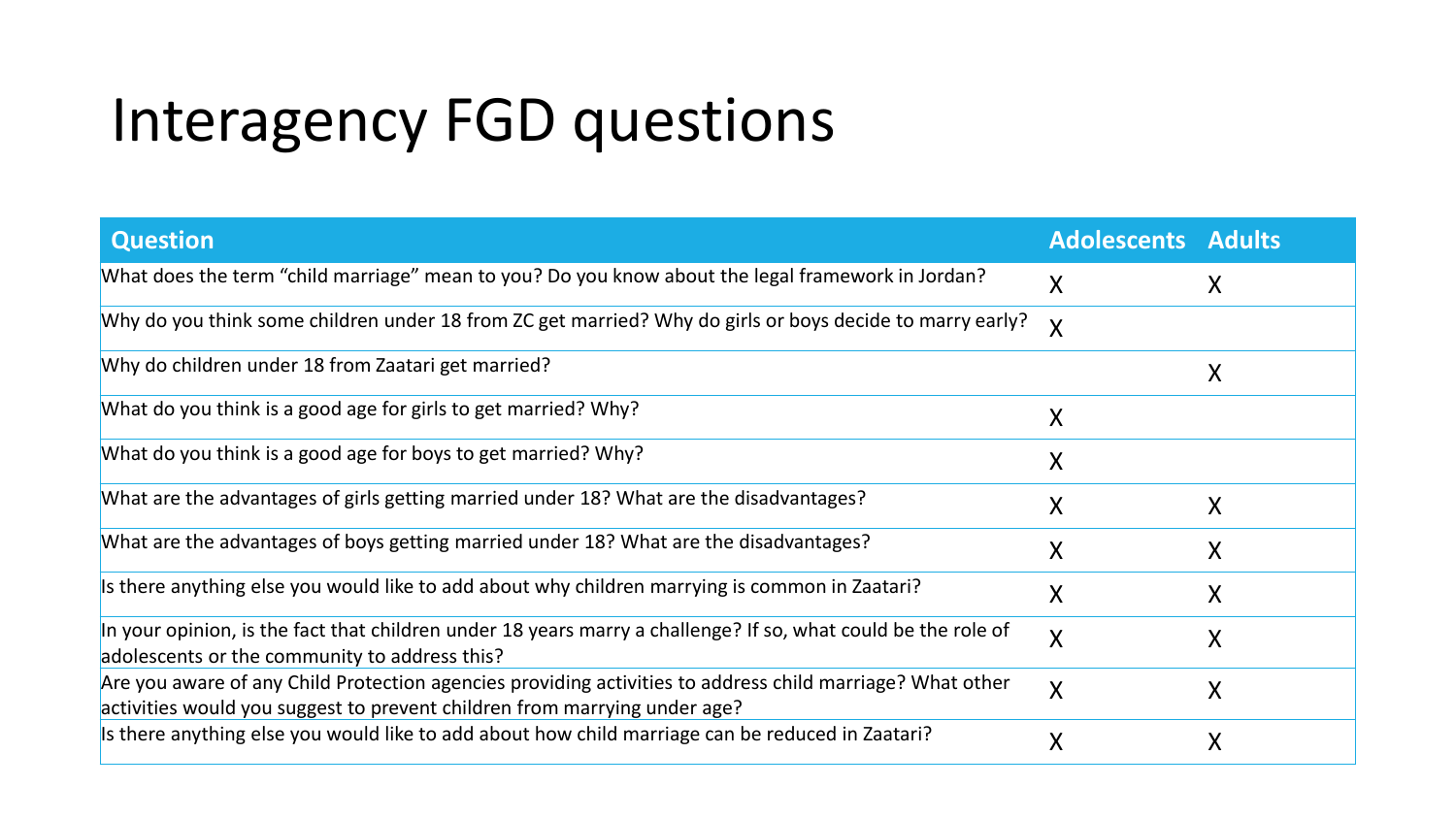### FGD outcomes: CM basics knowledge

### **Definition**

• All groups: children getting married under 18 years old

### **Jordanian legal framework**

- Adolescent groups: girls can get married at 15, boys at 16 or 18
- Adult groups: only M 18-39 knew legal age for marriage to be registered at Sharia Court is 15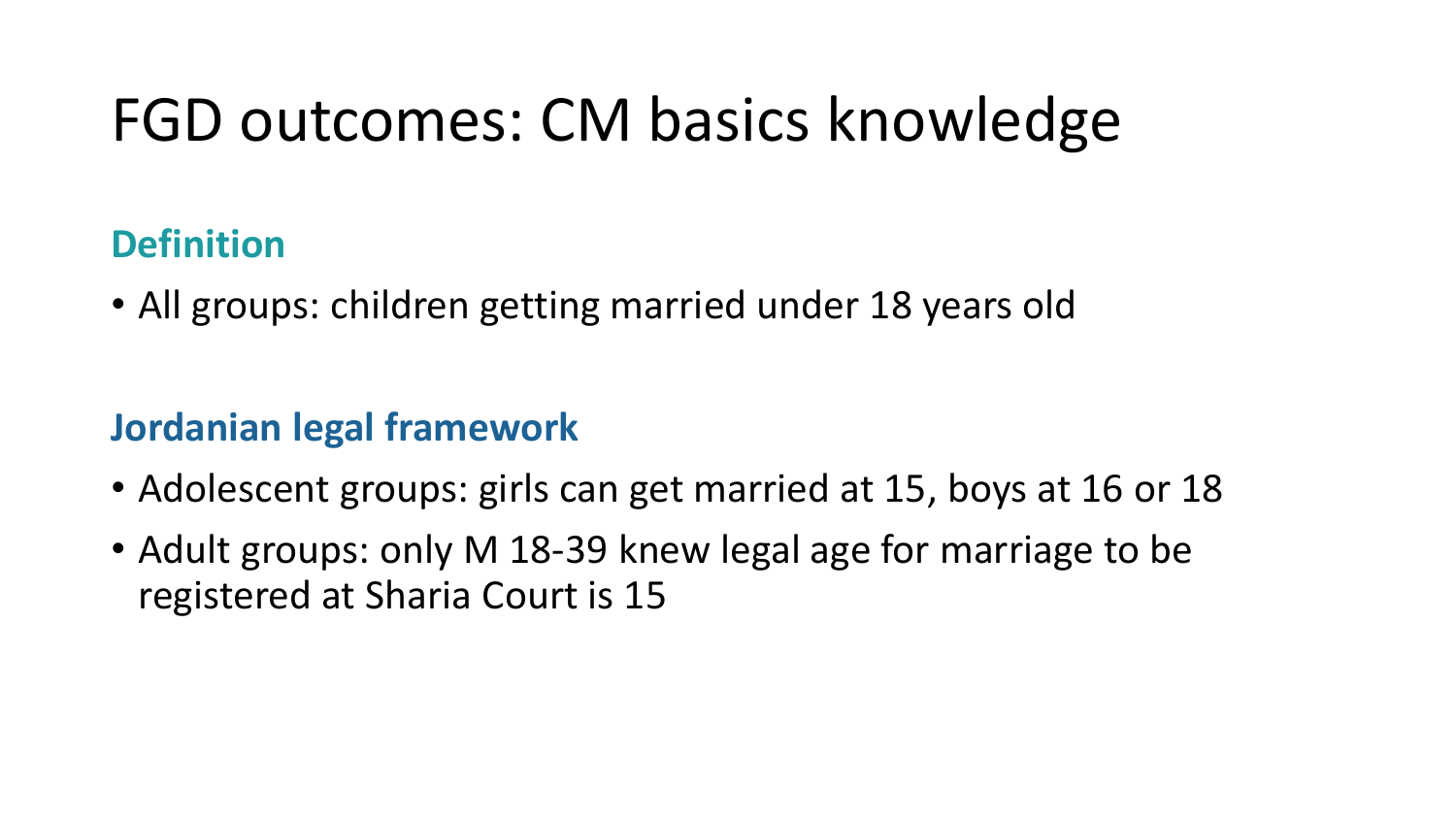### FGD outcomes: CM causes

Tradition Protection Poverty Religion Love Family lineage Teaches responsibility Ignorance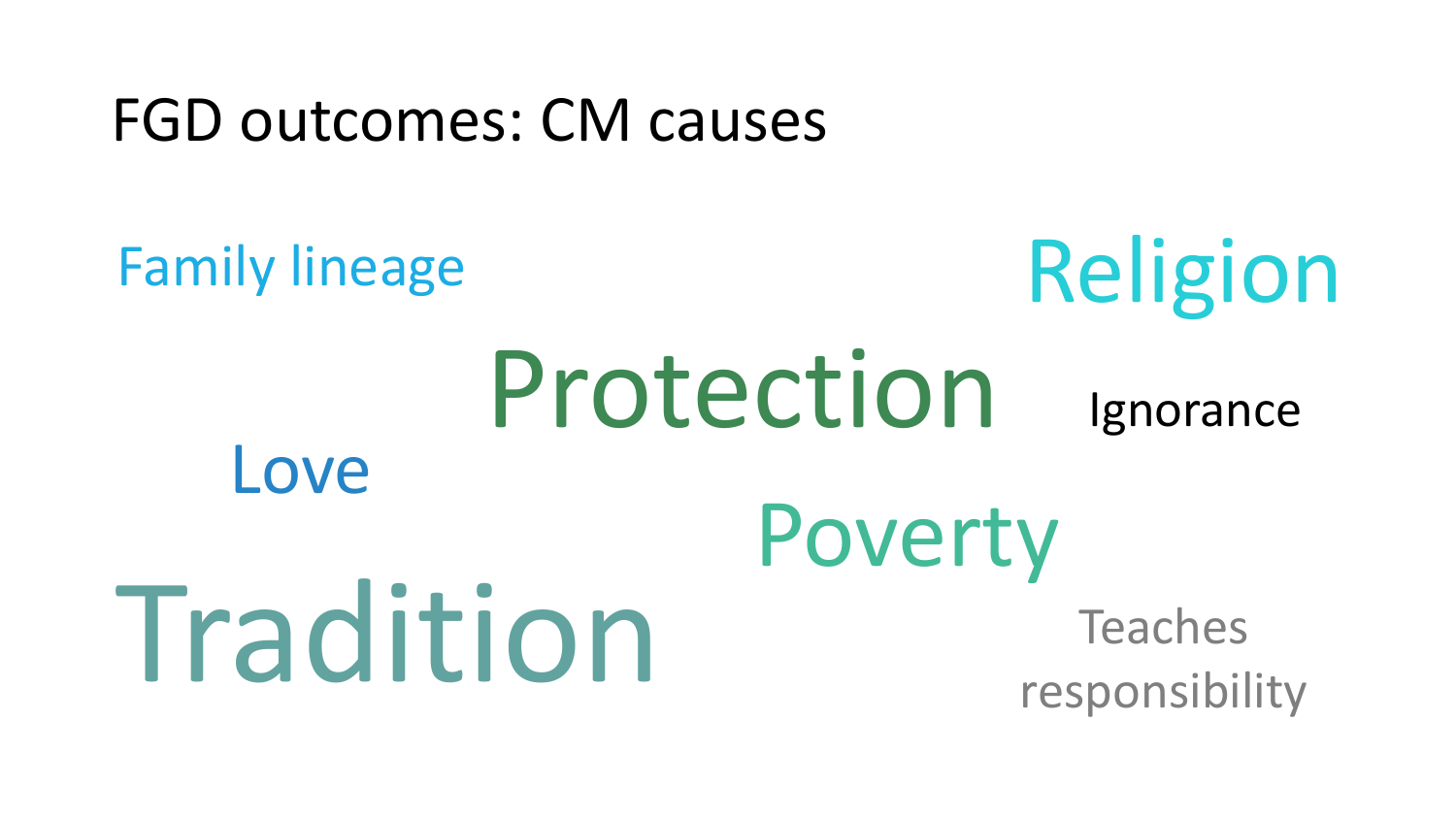### FGD outcomes: good ages to marry, according to adolescents

- **Females**: At 20+ after finishing education, under 20 because no one would propose to an older girl for cultural reasons
- **Males**: After finishing high school, at 18 when she's mature

- **Females**: At 20-22 after university and is responsible
- **Males**: At 25 after having some life experience

**Girls**

**Boys**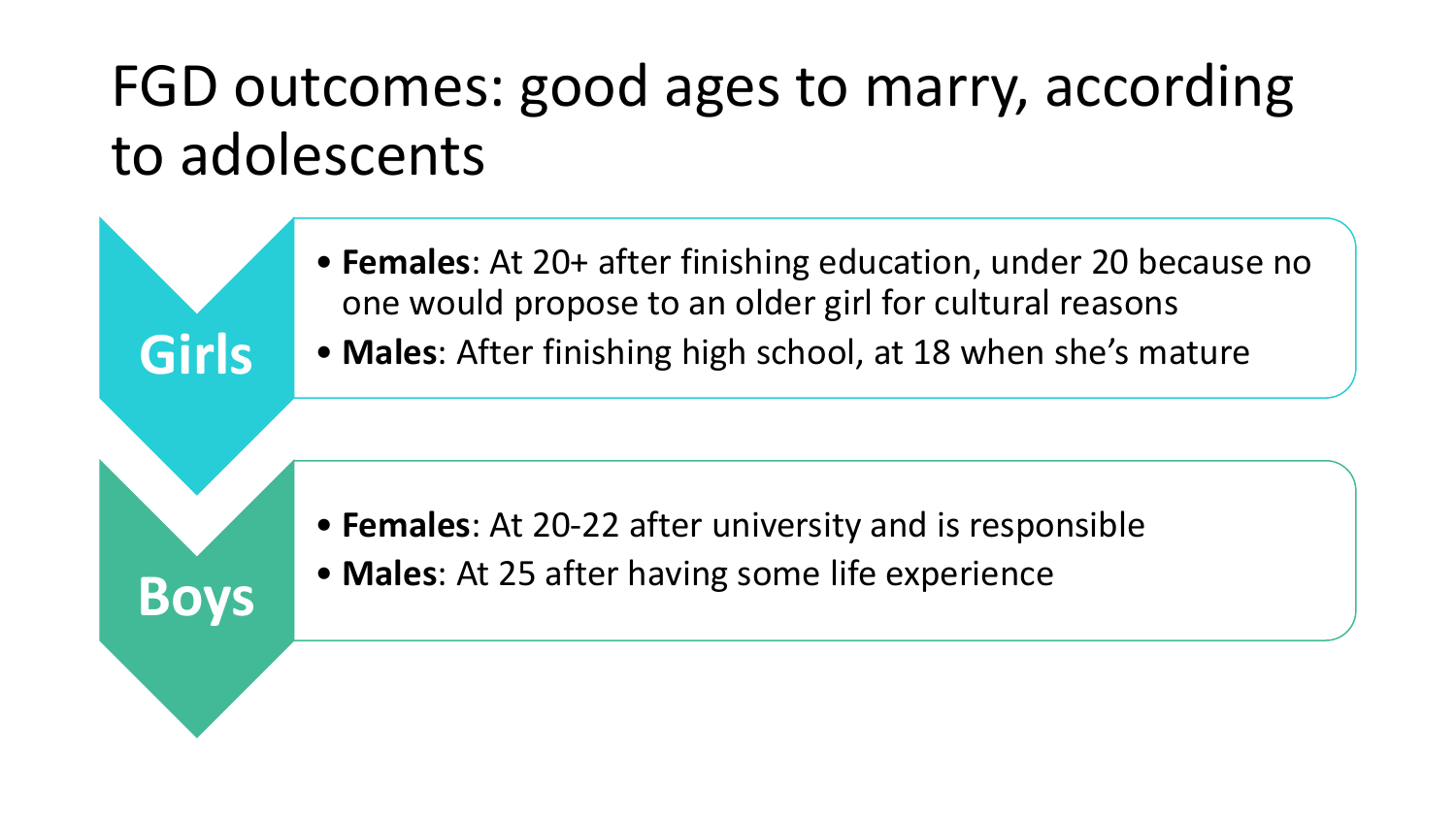# FGD outcomes: CM (dis)advantages for girls

### **Advantages**

- Orphaned girl has a new family
- Girl receives new clothes
- Girl protected from harassment
- Girl develops good behavior and morality
- Parents are happy
- Family reduces financial burden
- Family gets respect from community

#### **Disadvantages**

- Less time to enjoy youth
- Ill-prepared for responsibilities/parenting
- Has to drop out of school
- Girl not finishing school will have a negative impact on couple's children in future
- Health issues, high-risk pregnancies
- Increased chance of divorce
- Unaware how to cook or do housework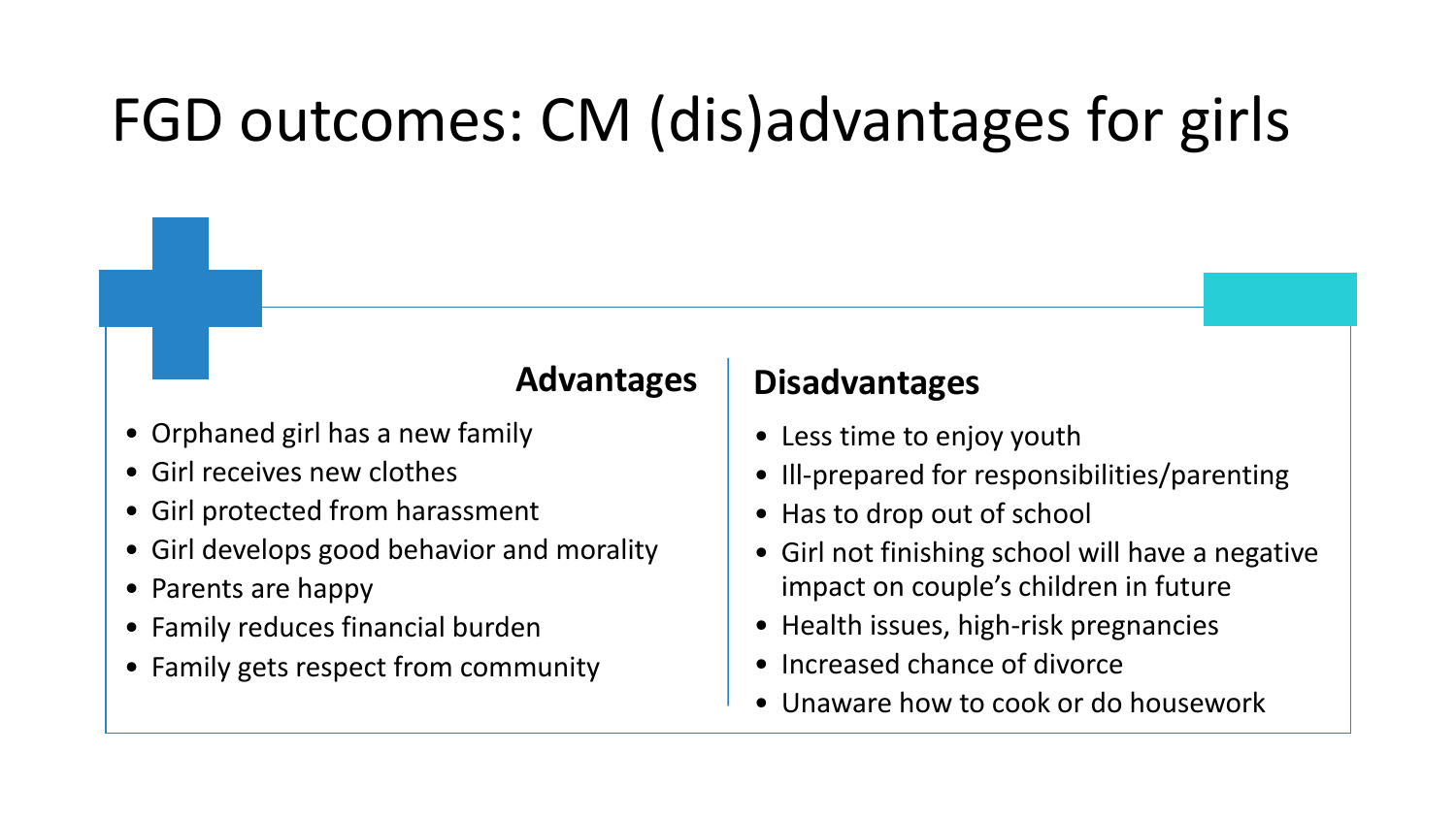# FGD outcomes: CM (dis)advantages for boys

### **Advantages**

- Makes boys mature and take responsibility
- Establishes extended family if boy is only son
- Only son has kids to carry on family name
- Makes parents happy, especially to become grandparents
- Stops boys from harassing girls at schools
- Prevents immoral behavior (sex out of wedlock)
- Young girls are beautiful, willing to love spouse

#### **Disadvantages**

- Younger boys can't manage responsibilities
- Boys don't learn to be independent (go from parents' home to having a wife)
- Higher chance of divorce
- Can't enjoy youth
- Having to drop out of school
- Extra pressure to financially support new wife
- Child husbands can't protect their wives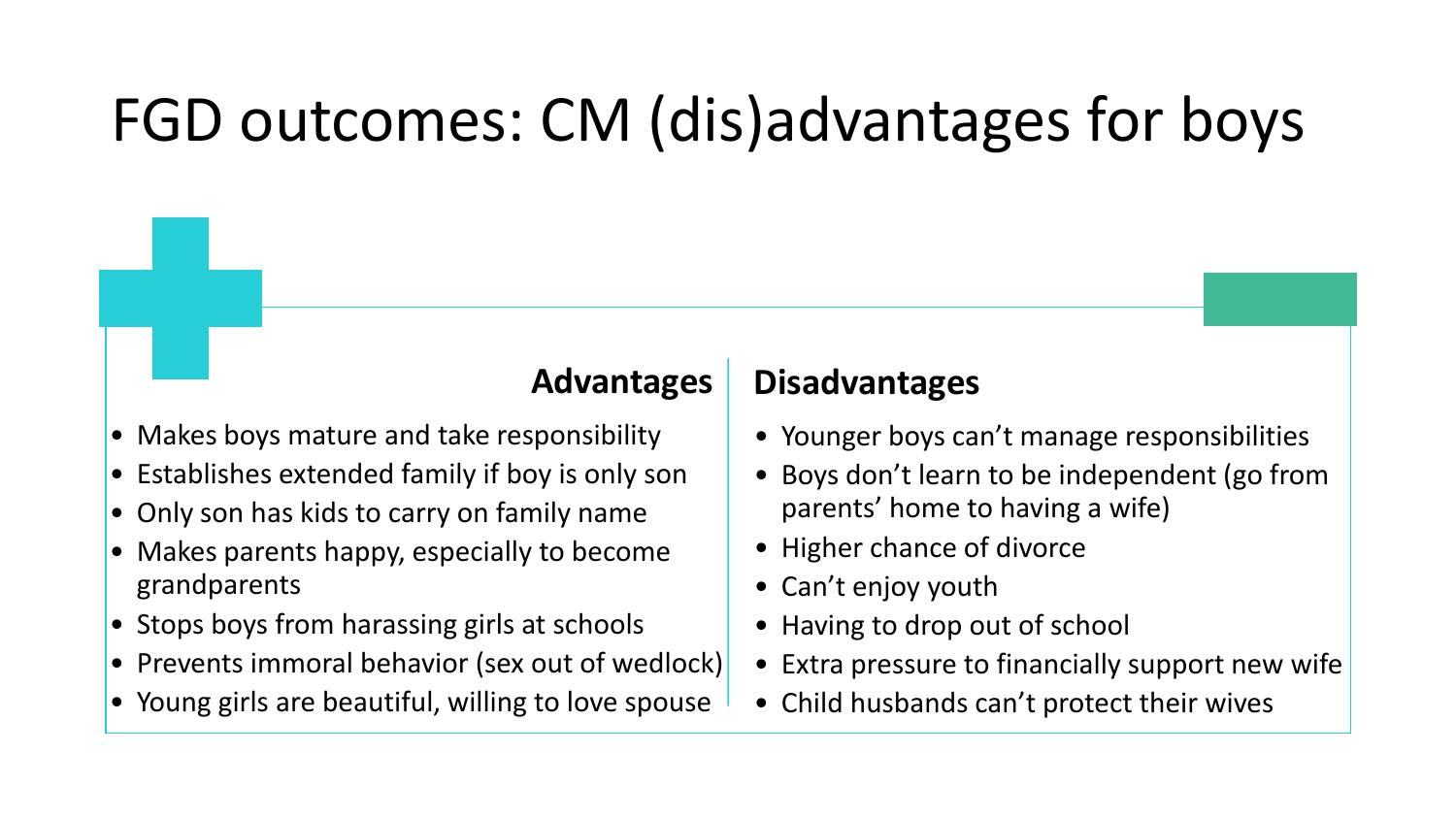# FGD outcomes: responding to CM

#### **Community's capacities**

- Ensure all boys and girls under 18 are attending school
- Launch social media campaign
- Raise awareness of CM risks involving tribal and religious leaders
- Parents to stop entertaining proposals for underage children

#### **Authorities' roles**

• Change legal marriage age to 18 and fine those marrying underage

#### **Partners' roles**

- Launch social media campaign
- Distribute brochures about CM risks
- Develop a play about CM
- Engage girls in vocational skills courses
- Have information-sharing about CM risks and education benefits at schools
- Conduct more discussions with women and girls
- Increase work opportunities (including IBV) for parents
- Advocate to increase dowries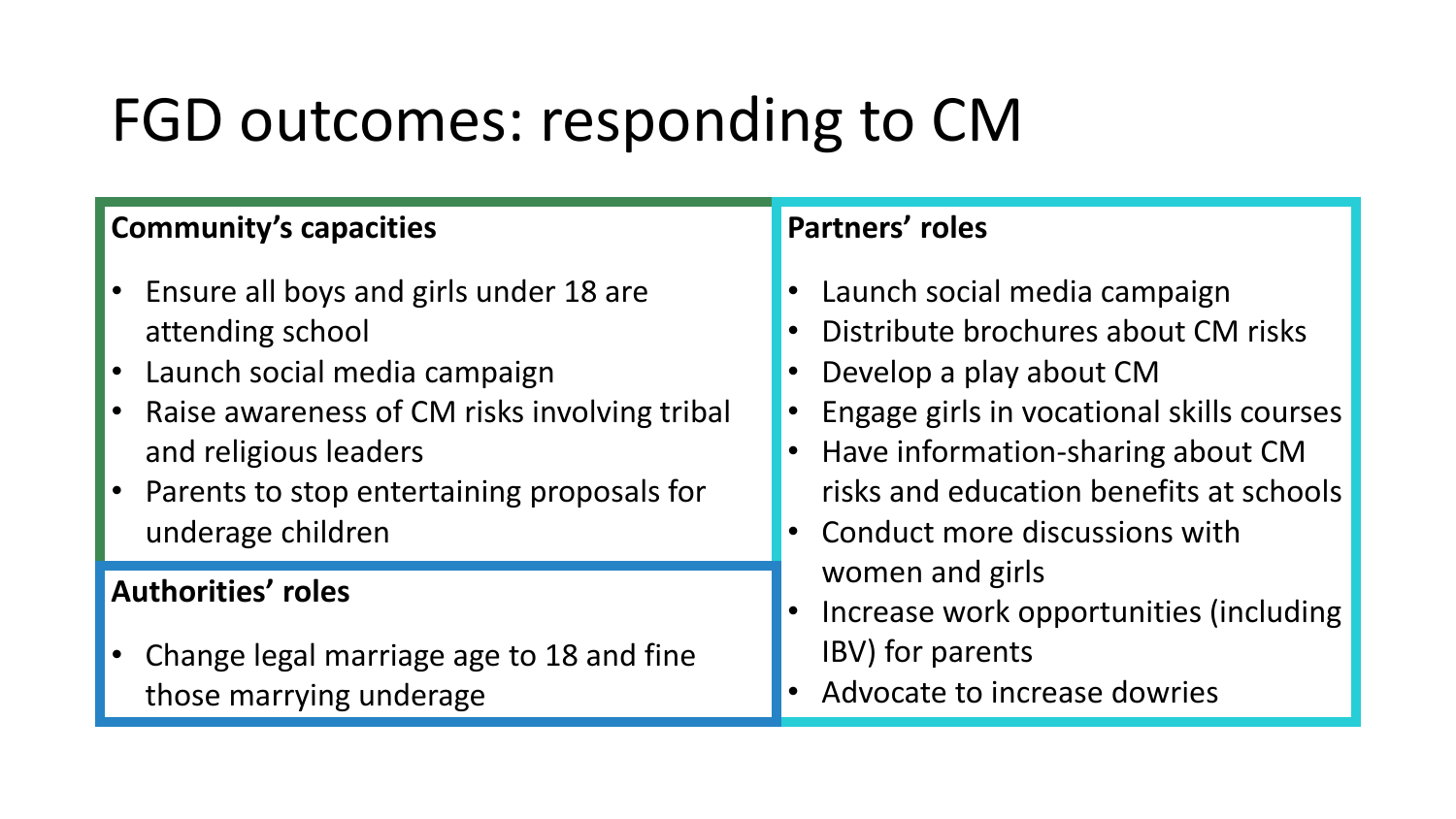# Way forward: interagency actions

CP-SGBV SWG is developing **interagency interventions with the community**  to address CM in Zaatari Camp based on FGD outcomes.

#### **Proposals**

- Coordinate awareness raising key messages
- Work with influential community members (e.g. religious leaders)
- Engage children and youth (e.g. plays, social media campaign)
- Liaise with linked sectors (e.g. education, livelihoods)
- Launch a grassroots campaign (e.g. door to door sensitization, pledges)